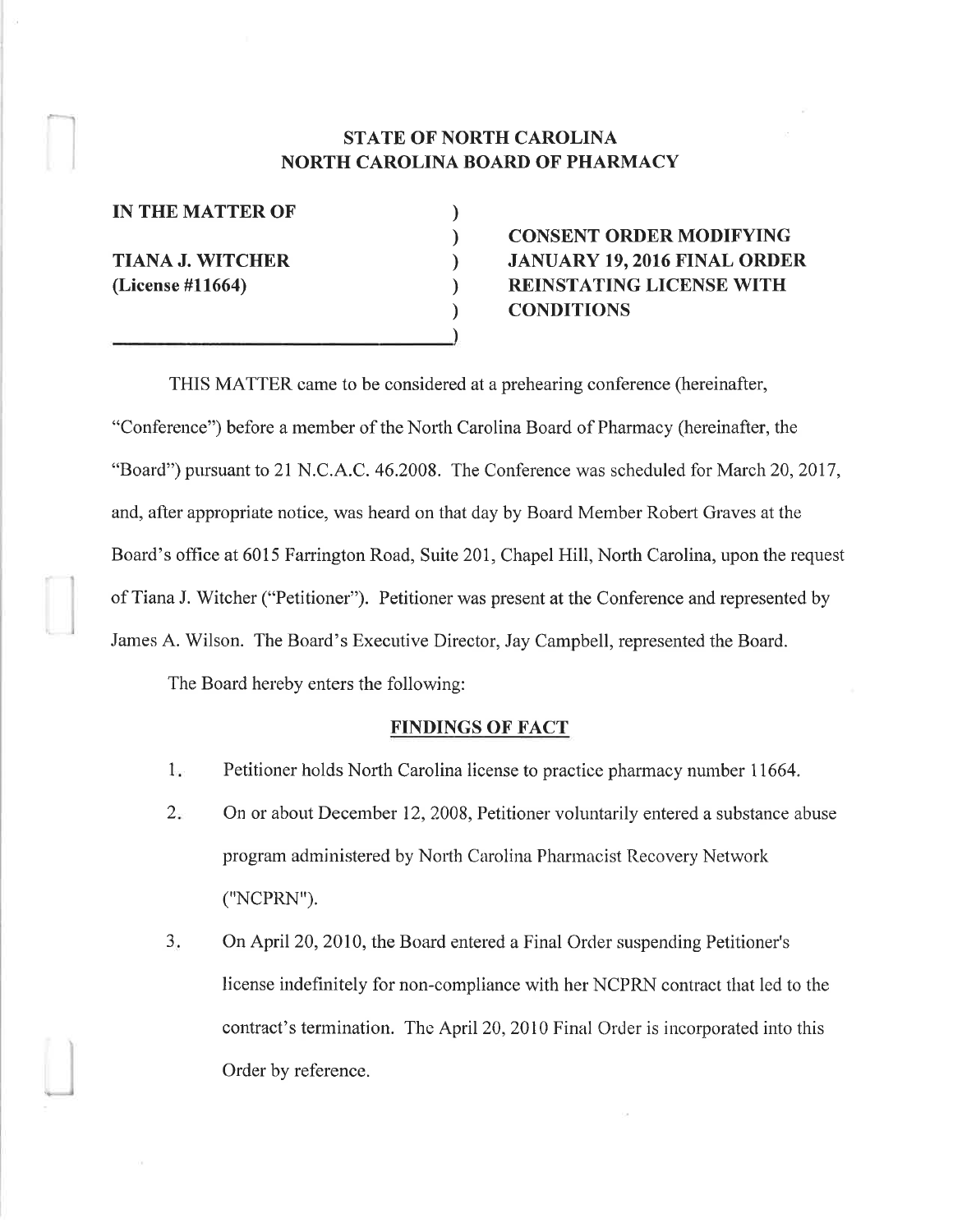- 4. On January 19,2016, the Board entered a Final Order reinstating Petitioner's license with conditions. The January 19,2016 Final Order details the facts and circumstances leading to that reinstatement, as well as the conditions imposed on Petitioner's license to practice pharmacy. It is incorporated into this Order by reference.
- On May 4, 2016, the Texas Board of Pharmacy vacated its November 1, 2011 order imposing certain conditions on Petitioner's license to practice pharmacy in Texas. As a result, that license to practice pharmacy is now unencumbered. 5.
- The North Carolina Physicians Health Program ("NCPHP") has notified the Board that it advocates for Petitioner's safety to practice pharmacy, serve as a pharmacist-manager, and serve as a preceptor of phannacy students without further monitoring. Accordingly, as set forth in the terms of the January 19, 2016 Final Order, NCPHP has exercised its professional discretion to shorten Petitioner's NCPHP contract. TXPRN has informed NCPHP that it intends to do likewise. 6
- In January 2017, Petitioner, through counsel, requested that the Board relieve her of the obligations of her Order Reinstating License with Conditions. 7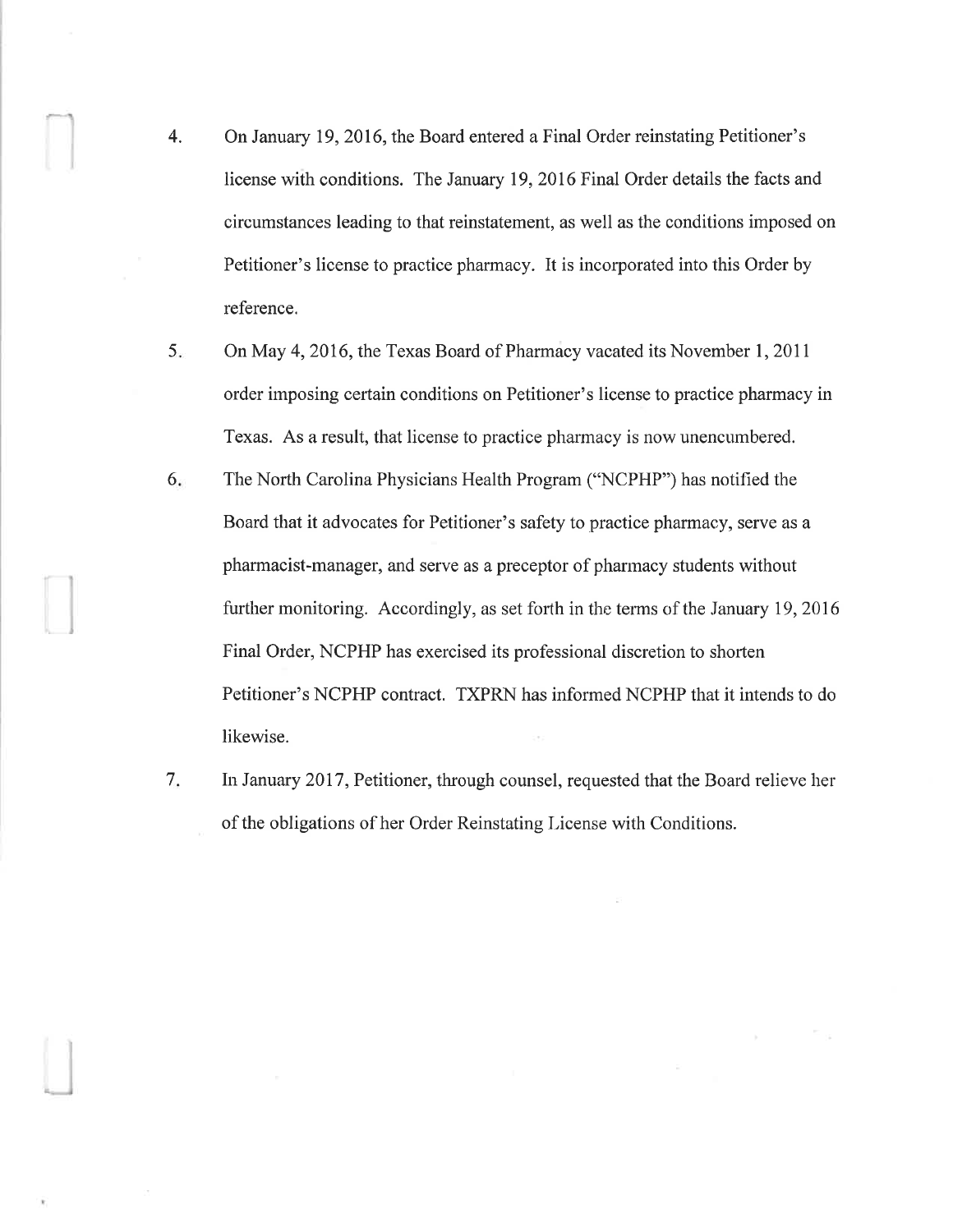#### **CONCLUSION OF LAW**

Because the Texas Board of Pharmacy has vacated its previous order and NCPHP has ended Petitioner's monitoring contract, and because compliance with these was the principal condition imposed by this Board's order reinstating Petitioner's license, it is appropriate to relieve Petitioner of this Board's order and restore her license to unrestricted status.

#### **ORDER**

IT IS THEREFORE ORDERED that the conditions imposed on Petitioner's license to practice pharmacy by the January 20,2016 Final Order are lifted.

This is the  $2l^{st}$  day of Morch , 2017.

NORTH CAROLINA BOARD OF PHARMACY

By: Jack W. Campbell IV Executive Director